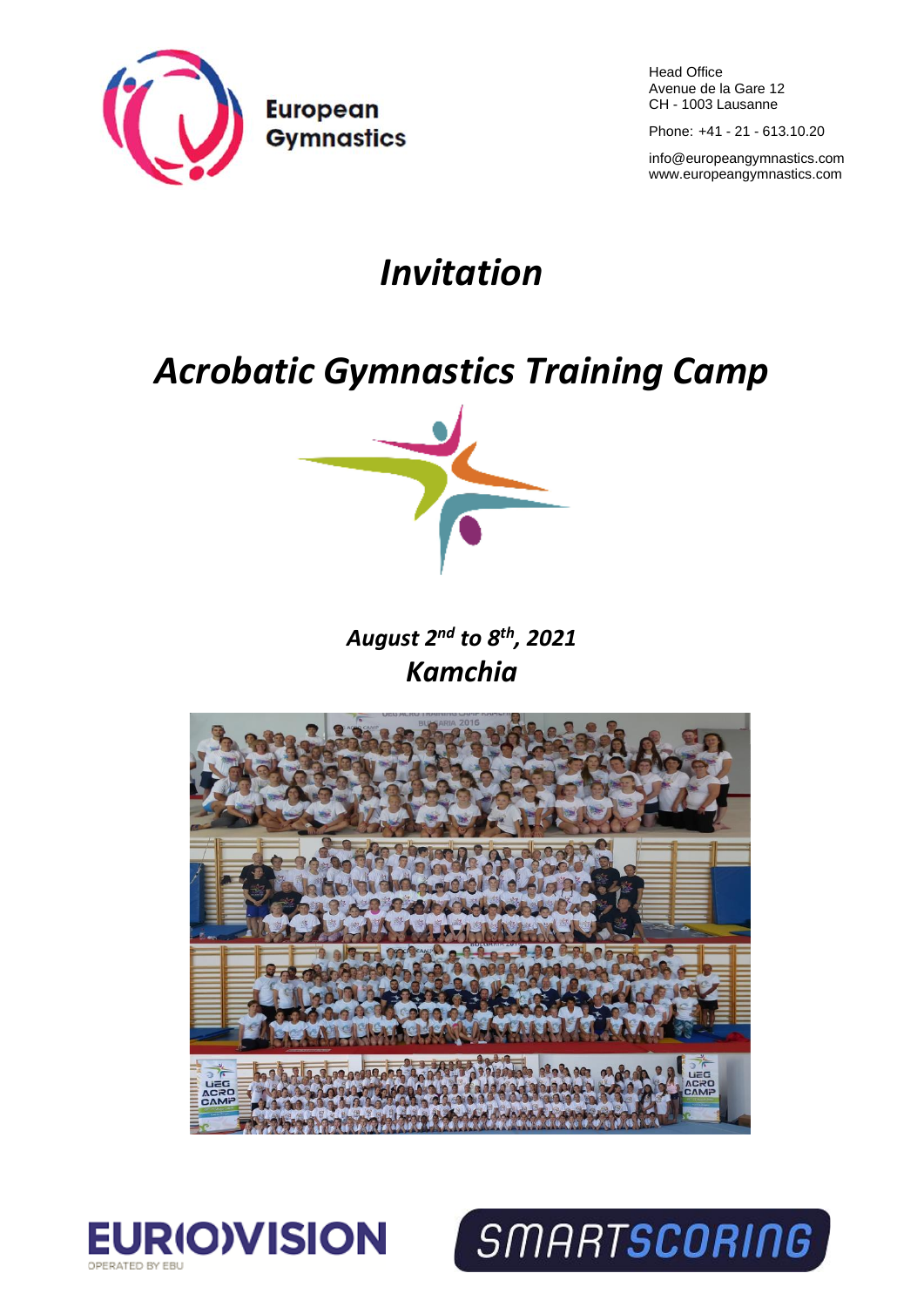

Head Office Avenue de la Gare 12 CH - 1003 Lausanne

Phone: +41 - 21 - 613.10.20

[info@europeangymnastics.com](mailto:info@europeangymnastics.com) [www.europeangymnastics.com](http://www.europeangymnastics.com/)

**To the European Gymnastics Member Federations**

# *INVITATION TO THE ACROBATIC GYMNASTICS TRAINING CAMP August 2 nd to 8th, 2021 in Kamchia / BUL*

# **Dear Sirs,**

The Technical Committee of Acrobatic Gymnastics has the great pleasure to invite interested coaches and athletes of all levels from the European Gymnastics Member Federations to participate in its training camp.

In parallel to the training camp, workshops for coaches will be organised.

# **Participants**

*Gymnasts:* We expect at least 50 participants with a maximum of 100. Each team must participate with at least one coach (the total number of the coaches depends on the number of the participating gymnasts). Any Federation intending to send more than 10 gymnasts should inform European Gymnastics when applying. In that case, they will be contacted directly for confirmation after the deadline of the registration, June 20<sup>th</sup>.

# *Coaches:*

Specific courses and workshops will be organised for coaches coming without any gymnasts. Short sequences of workshops for all coaches will also take place before or after the training sessions.

# **Venue**

The camp will take place from August 2<sup>nd</sup> to 8<sup>th</sup>, 2021 at Sports and Health Complex Kamchia (BUL).

For further information about the venue, please visit:<http://www.sok-kamchia.com/>

# **Responsibility of the coaches**

As most of the gymnasts participating in the training camp are still minor, it is important for us to underline that the coach accompanying the gymnasts has to take care of their welfare and security and to supervise them at all times, not only during the training. The coaches are responsible that they themselves and their gymnasts respect the Covid guidelines at all times from the beginning of travel to the camp until the return home.



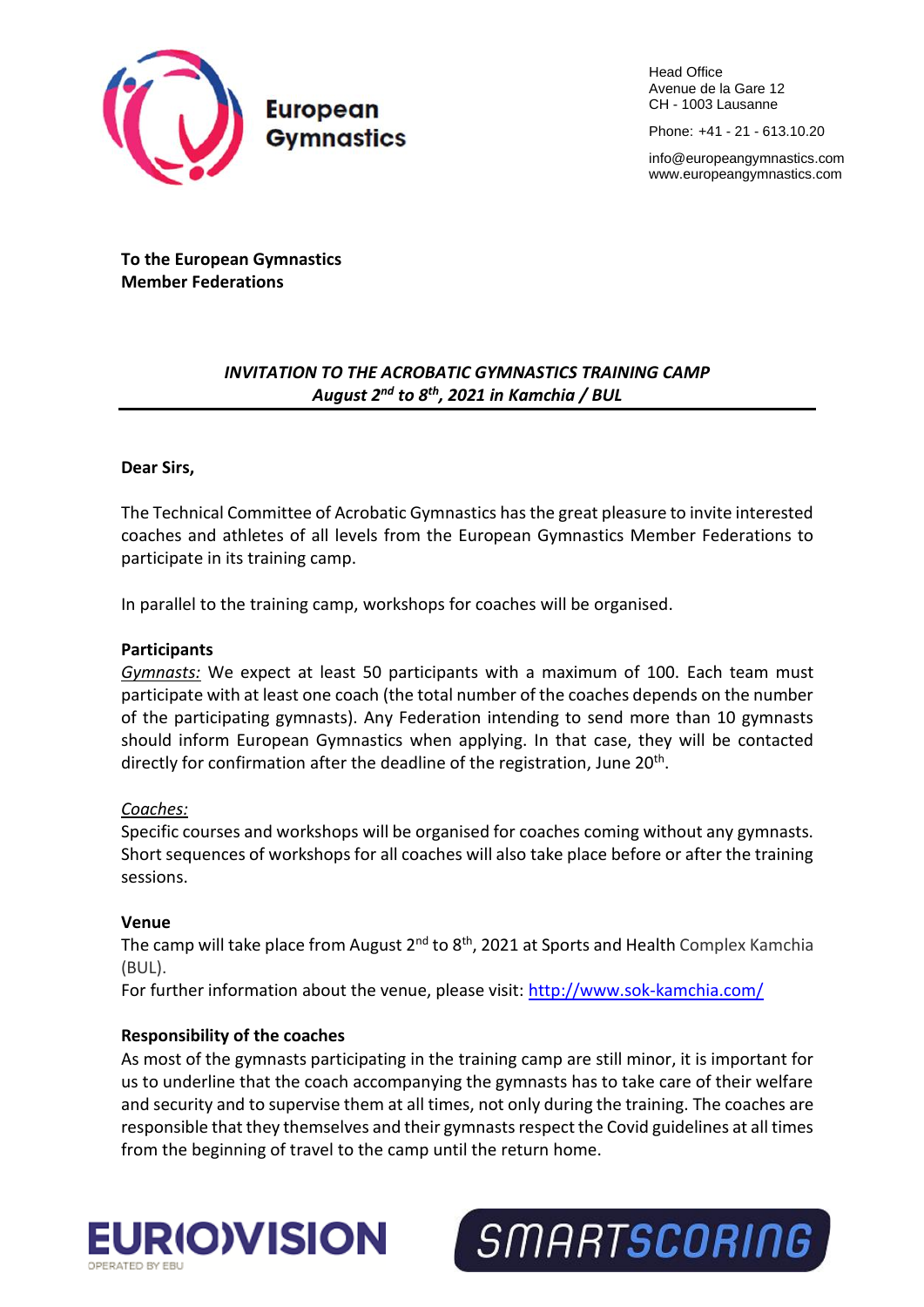

**Language** The course will be held in English.

# **Programme**

Monday August 2nd Arrival Tuesday August 3rd - Saturday 7th Training and workshops Saturday August 7<sup>th</sup>, evening Banquet Sunday August 8<sup>th</sup> Departure

The coaches' course/workshops will include all aspects of acrobatics including:

- Progression and development of pair and group elements
- Training and conditioning
- Code of points
- Table of difficulty
- Constructing a routine
- Development plans
- Specific requests indicated on the inscription form
- Everything you ever wished to know about this exciting gymnastics discipline

Leisure activities will be proposed at special prices (to be arranged on arrival).

The team of experts is composed by some of the best coaches in Europe (some changes could occur):

- Nikolay Ivanov BUL European Gymnastics representative / Manager of
	- coaches and Workshops/ Training expert
- Dmitry Vinnikov RUS European Gymnastics representative / Training expert
- Galina Kovalchuk UKR Choreography expert
- Igor Blintsov GER Training expert
- Sergey Tretyakov BEL Training expert
- Yury Golyak UKR Training expert
- Eva Mauriceau FRA Training expert
- Vladimir Makarchenko GBR Training expert
- Revaz Gurgenidze RUS Training Expert

# **Inscriptions**

The inscriptions must be sent within the fixed deadlines to the following address: **European Gymnastics Office, [info@europeangymnastics.com](mailto:info@europeangymnastics.com) and to the e-mail of the LOC: [bulacro@gmail.com](file:///C:/Users/cturner/AppData/Local/Microsoft/Windows/INetCache/Content.Outlook/WQUV3FDR/bulacro@gmail.com)**

| <b>Deadline for entries:</b> | 20.06.2021 |
|------------------------------|------------|
| Deadline for full payment:   | 04.07.2021 |
| <b>Travel information:</b>   | 11.07.2021 |

# **Participation fee**

The participation fee is **350 Euro/person** for 6 nights and includes:

- Training with qualified instructors (camp experts)
- Workshops for coaches
- Full board accommodation in rooms with 2 to 4 beds, shower/toilet in each room
- Use of the beach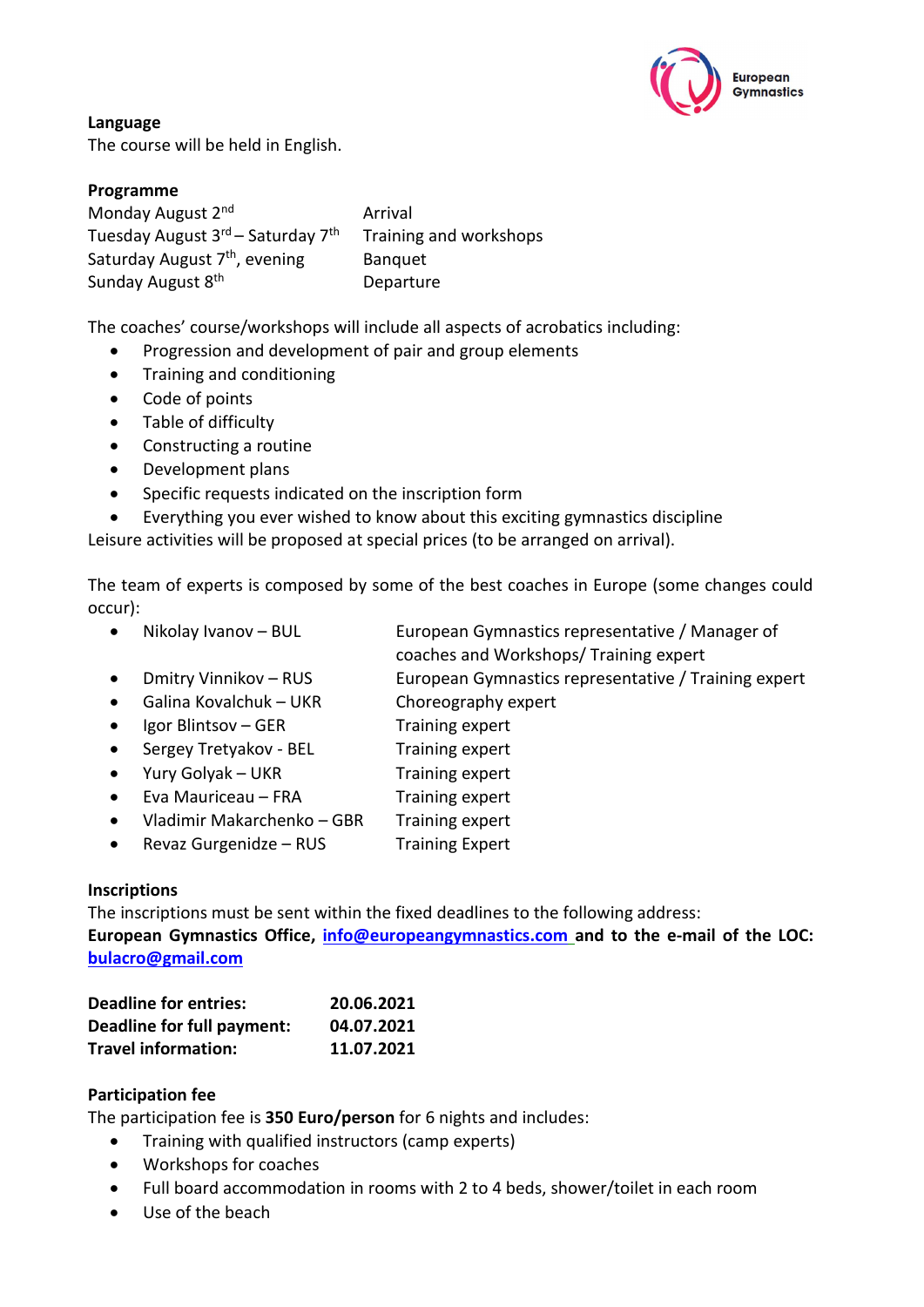

- Farewell party
- Transfer from Varna Airport and Varna railway or bus stations.

# **Do not purchase flight tickets until European Gymnastics confirms that the Camp will definitively take place.**

# **IMPORTANT**

**Detailed COVID Guidelines will be sent out some 6 weeks before the beginning of the camp. Please take note that a negative PCR test (realised 72 hours before departure) must be presented upon arrival. Quick tests might be organised at the venue.** 

**If any person needs a PCR test result for the return to the home country, the LOC must be informed by e-mail by** *July 11th, 2021***.**

**Do not forget to take enough masks with you!**

**Please make sure that all participants have a valid insurance, in particular in case of a positive test result (quarantine at the venue). If a gymnast should be tested positive, an accompanying person must stay with him/her!** 

**All costs related to tests and possible quarantine have to be covered by the participants.**

**NF are to advise European Gymnastics of any specific allergies / illnesses etc. of gymnasts and coaches.**

# **CANCELLATION POLICY**

Cancellation without costs is possible until **2 weeks before the camp (25.07**).

# **Travel information**

The transport is organized by the LOC from Varna airport, Varna train station or Varna bus station. Please send your travel details to the LOC no later than **11.07.2021.**

The LOC will also provide local transportation from Burgas Airport to Kamchia and back. This service will be charged at the price of EURO 20 per person per way and at each delegation's own expenses.

For those of you who are not able to come or leave on the set dates we can offer extra nights before or/and after the camp. The price is the same as for each night.

The Sports and Health Complex Kamchia is located about 25 km south of Varna. Its situated at one of the most picturesque parts of the Bulgarian Black Sea coast combining the mount of Kamchia River and the nature reserve, which is under the protection of UNESCO. It is situated among a dense forest adjacent to the beach. SHC Kamchia has the most advanced sports and recreational facilities on the territory of Bulgaria. The combination of sports facilities, beds and medical diagnostic center and spa, makes it an ideal place for sports camps.

Please transfer the exact amount by **04.07.2021** to the following bank account of the LOC:

| <b>Account Holder:</b>         | <b>Bulgarian Federation of Sports Acrobatics</b>  |
|--------------------------------|---------------------------------------------------|
| <b>Account Holder Address:</b> | 75, Vasil Levski bd, 1040 Sofia, Bulgaria         |
| Bank name:                     | First Investment Bank - Branch Narodno sabranie 2 |
| Bank address:                  | 1000 Sofia, 3 Narodno sabranie Sq.                |
| IBAN:                          | BG20 FINV 9150 10 EUR 0 LPB4                      |
| BIC code:                      | FINV BGSF / EUR                                   |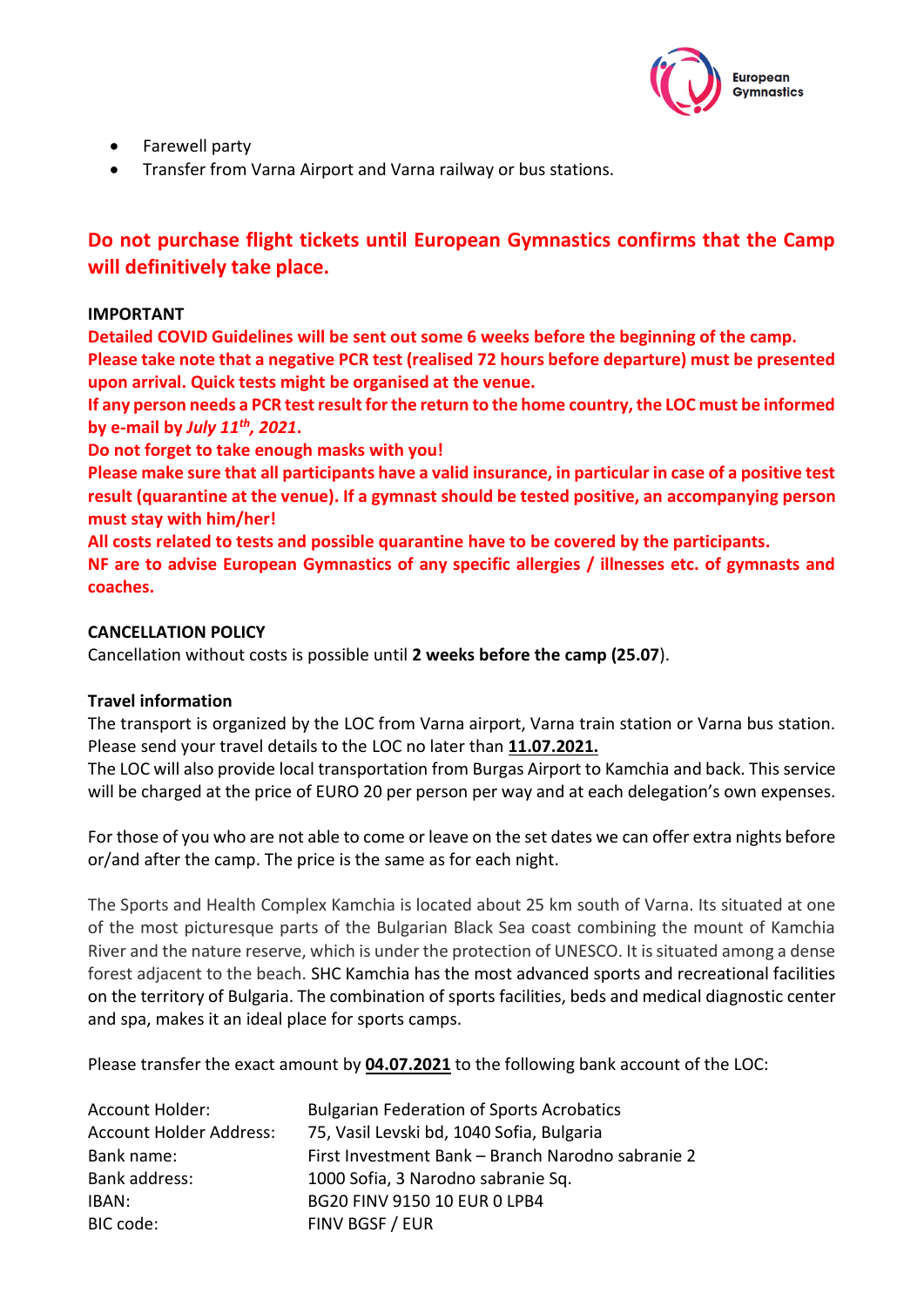

Each participating member Federation is kindly requested to integrate the payment's purpose as follows: Country XXX, ACRO Camp 2021 Example: BUL, ACRO Camp 2021

# **For further information about the venue, please contact:**

**Bulgarian Federation of Sports Acrobatics** 1000 Sofia, 75 Vasil Levski blvd, Bulgaria Tel./fax: +359 2 987 62 45 Mobile +359 894 640108 Nedko Kostadinov [bulacro@gmail.com](file:///C:/Users/cturner/AppData/Local/Microsoft/Windows/INetCache/Content.Outlook/WQUV3FDR/bulacro@gmail.com)

The members of the European Gymnastics TC-ACRO hope that they can welcome participants from many different federations.

Yours Sincerely,

EUROPEAN GYMNASTICS The President The President TC-ACRO

Dr Farid GAYIBOV Carine CHARLIER

Lausanne, May 2021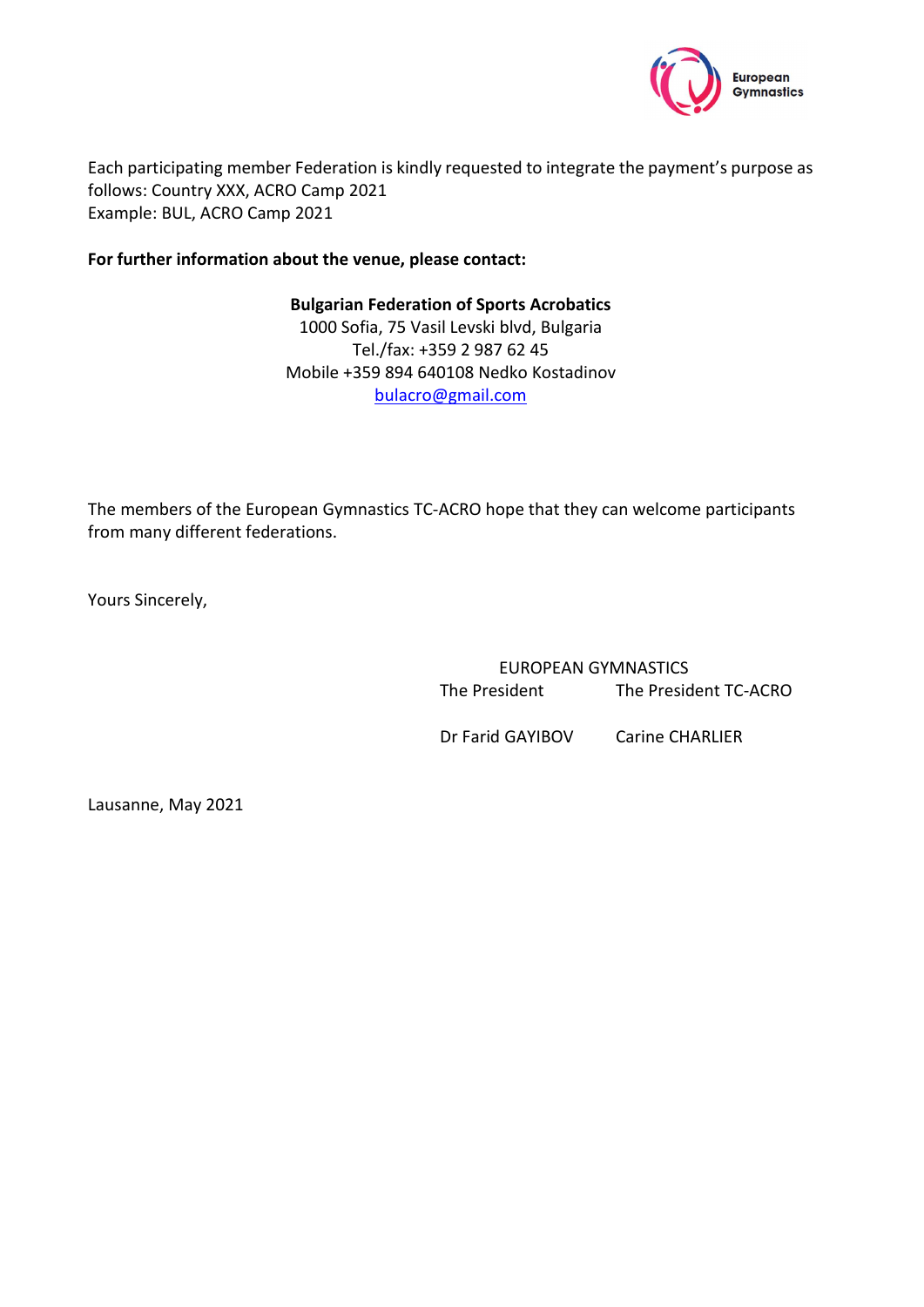

**By submitting the provisional and/or definitive and/or nominative registrations for this Event, you agree to the processing of personal data contained in the forms of inscription purposes related to this European Gymnastics event and the publication of photos and/or moving images** 

# **DEFINITIVE AND NOMINATIVE APPLICATIONS**

By submitting a provisional and/or definitive and/or nominative application, you accept that data you input will be transmitted to and saved by European Gymnastics. Submitted information for the application to an official European Gymnastics event will be transmitted through the European Gymnastics office to the official LOC. NF has access to its data at all times in order to amend it.

# **DUTY OF THE LOC**

The LOC undertake not to disseminate to its own clients the data submitted by European Gymnastics and NFs, to use the information exclusively for the event, to respect the retention/erasure period provided and to take any useful measure to safeguard the information in its possession.

# **DATA PROCESSING**

Data submitted to European Gymnastics and transferred to the LOC may be used for the following purposes:

- Preparation of the organisation of this event
- List of athletes and coaches designated by name
- List of delegations and accompanying persons designated by name

# **DUTY OF EUROPEAN GYMNASTICS**

European Gymnastics shall supply the most recent data to their LOC on time and on a regular basis.

# **DUTY OF THE LOC**

The LOC undertake not to disseminate to its own clients the data submitted by European Gymnastics and NFs, to use the information exclusively for the event, to respect the retention/erasure period provided and to take any useful measure to safeguard the information in its possession.

# **RETENTION OF INFORMATION IN ORDER TO PREPARE THE EVENT**

The LOC is entitled to retain for a 6-month period the information related to the entries and the organisation of the event.

After this deadline, all information received shall be erased except for the accounting data such as invoicing. The legal deadline of the host country shall apply.

# **PUBLICATION OF PHOTOS AND/OR MOVING IMAGES**

By submitting a provisional and/or definitive and/or nominative application through the NF, all participants agree to be filmed, televised, photographed, identified and otherwise recorded during the event under the conditions and for the purposes now or hereafter authorized by European Gymnastics in relation with the promotion of the event. The NF and the participants agree that all photos and moving images taken at the event shall be used solely for personal and non-commercial purposes unless prior written consent is obtained from European Gymnastics.

# **CONTACT**

EUROPEAN GYMNASTICS Avenue de la Gare 12, 1003 Lausanne, Switzerland Phone: +41 - 21 - 613.10.20, E-Mail: info@europeangymnastics.com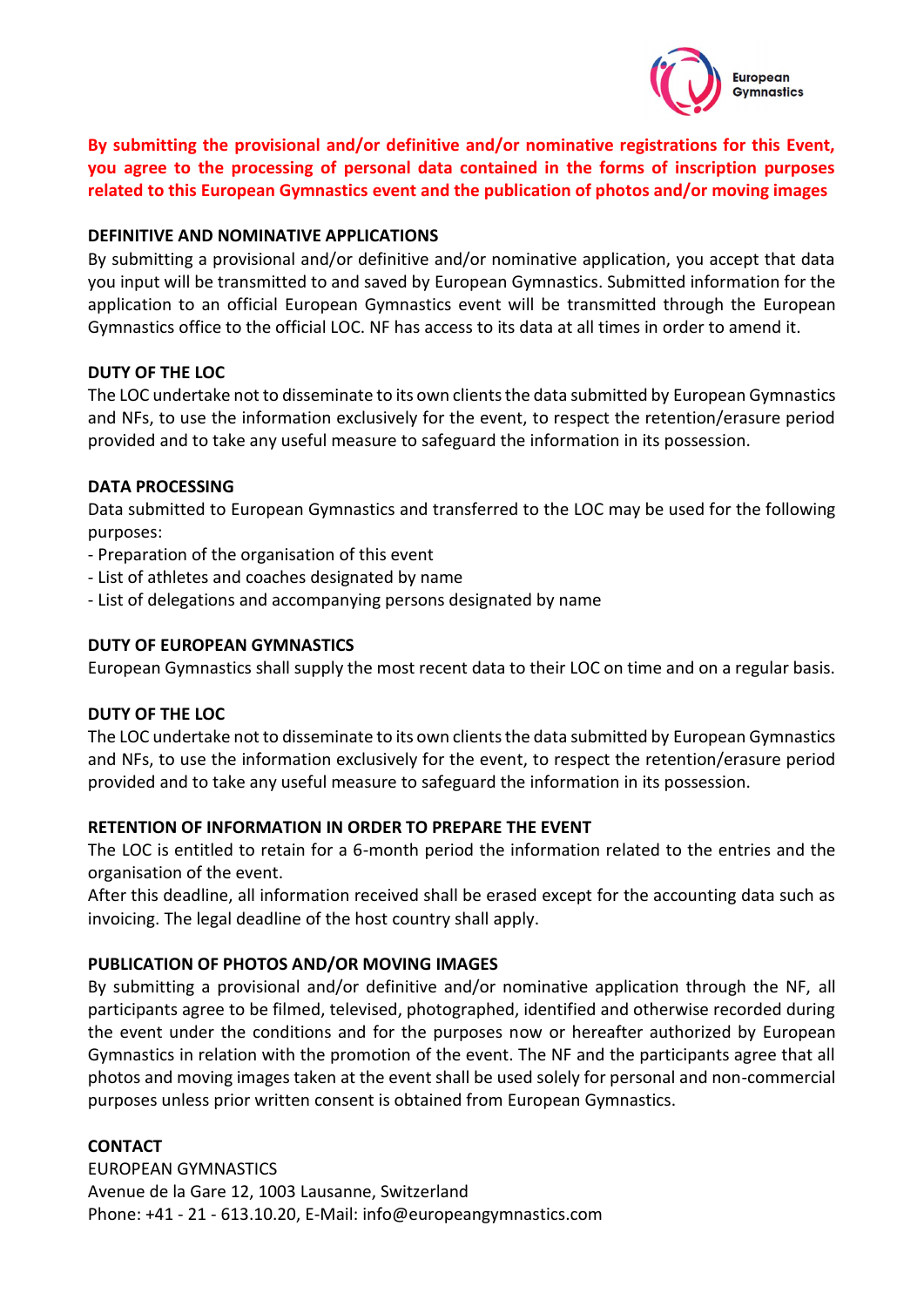

# **Registration**  *TRAINING CAMP ACRO Kamchia 02. – 08.08.2021*

The Federation of \_\_\_\_\_\_\_\_\_\_\_\_\_\_\_\_\_\_\_\_\_\_\_\_\_\_\_\_\_\_\_\_\_\_\_\_\_\_\_\_\_\_\_\_\_\_\_\_\_\_\_\_\_\_\_\_\_

enters the following gymnasts and their coach(es):

|                | <b>Name</b> | <b>First Name</b> | Date of<br>birth | <b>Athlete</b> | Coach for<br>training<br>Discipline<br>WP-MP<br>Shirt<br>Shirt |  | Male or<br>Female |
|----------------|-------------|-------------------|------------------|----------------|----------------------------------------------------------------|--|-------------------|
| $\mathbf{1}$ . |             |                   |                  |                |                                                                |  |                   |
| 2.             |             |                   |                  |                |                                                                |  |                   |
| 3.             |             |                   |                  |                |                                                                |  |                   |
| 4.             |             |                   |                  |                |                                                                |  |                   |
| 5.             |             |                   |                  |                |                                                                |  |                   |
| 6.             |             |                   |                  |                |                                                                |  |                   |
| 7.             |             |                   |                  |                |                                                                |  |                   |
| 8.             |             |                   |                  |                |                                                                |  |                   |
| 9.             |             |                   |                  |                |                                                                |  |                   |
| 10.            |             |                   |                  |                |                                                                |  |                   |

**We confirm having taken note of the agreement regarding data protection (page 5 of this invitation)**

Date: \_\_\_\_\_\_\_\_\_\_\_\_\_\_\_\_\_\_\_\_\_ Signature: \_\_\_\_\_\_\_\_\_\_\_\_\_\_\_\_\_\_\_\_

**To return to European Gymnastics Office – [info@europeangymnastics.com](mailto:info@europeangymnastics.com)**

**and**

**[bulacro@gmail.com](file:///C:/Users/cturner/AppData/Local/Microsoft/Windows/INetCache/Content.Outlook/WQUV3FDR/bulacro@gmail.com)**

**Deadline: 20.06.2021**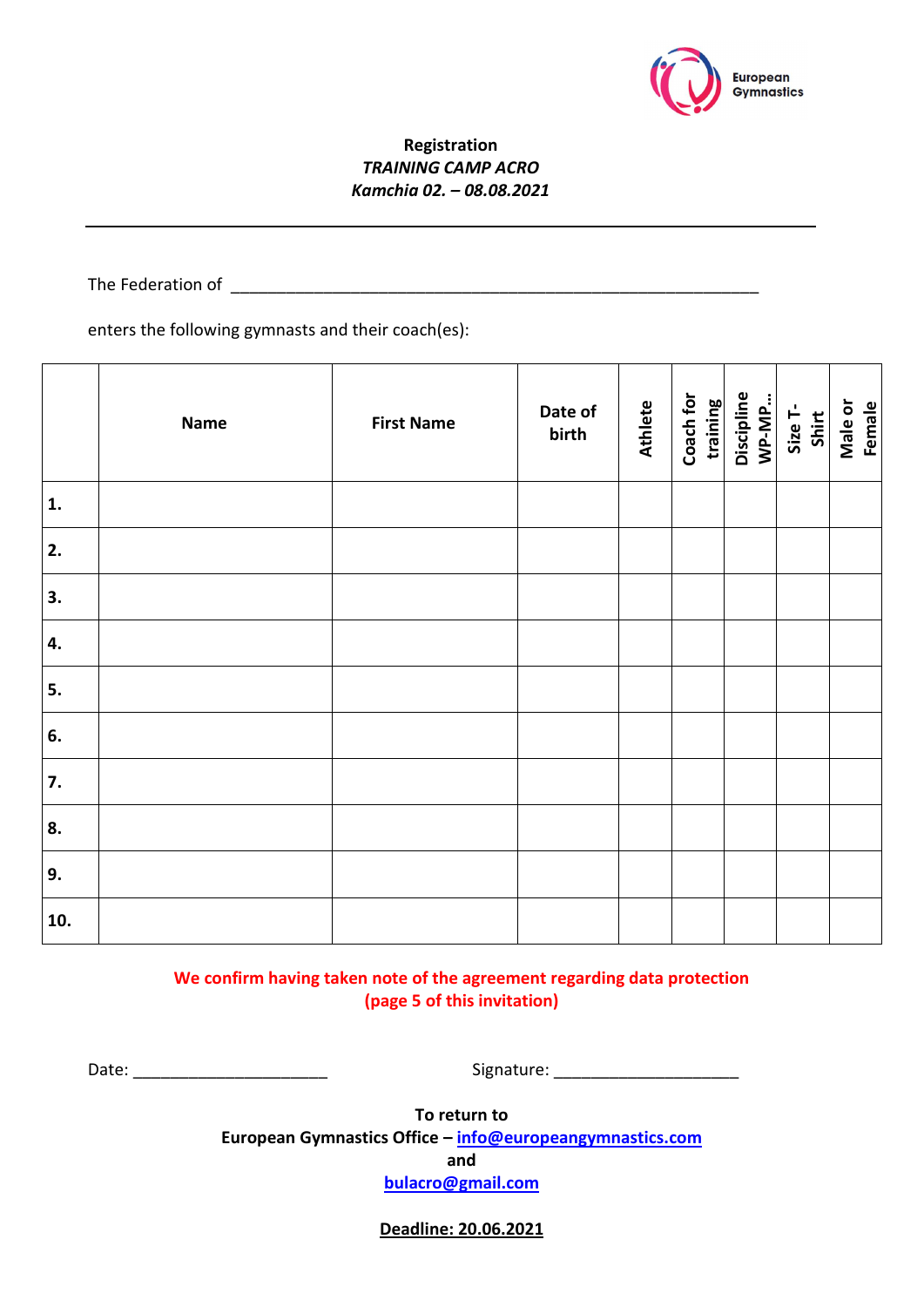

# **Registration**  *ACRO WORKSHOPS Kamchia 02. – 08.08.2021*

# The Federation of \_\_\_\_\_\_\_\_\_\_\_\_\_\_\_\_\_\_\_\_\_\_\_\_\_\_\_\_\_\_\_\_\_\_\_\_\_\_\_\_\_\_\_\_\_\_\_\_\_\_\_\_\_\_\_\_\_

#### enters the following coaches:

|    | <b>Name</b> | <b>First name</b> | Size T-<br>Shirt<br>Male or<br>Female |
|----|-------------|-------------------|---------------------------------------|
| 1. |             |                   |                                       |
| 2. |             |                   |                                       |
| 3. |             |                   |                                       |
| 4. |             |                   |                                       |

\_\_\_\_\_\_\_\_\_\_\_\_\_\_\_\_\_\_\_\_\_\_\_\_\_\_\_\_\_\_\_\_\_\_\_\_\_\_\_\_\_\_\_\_\_\_\_\_\_\_\_\_\_\_\_\_\_\_\_\_\_\_\_\_\_\_\_\_\_\_\_\_\_\_\_\_\_

\_\_\_\_\_\_\_\_\_\_\_\_\_\_\_\_\_\_\_\_\_\_\_\_\_\_\_\_\_\_\_\_\_\_\_\_\_\_\_\_\_\_\_\_\_\_\_\_\_\_\_\_\_\_\_\_\_\_\_\_\_\_\_\_\_\_\_\_\_\_\_\_\_\_\_\_\_

\_\_\_\_\_\_\_\_\_\_\_\_\_\_\_\_\_\_\_\_\_\_\_\_\_\_\_\_\_\_\_\_\_\_\_\_\_\_\_\_\_\_\_\_\_\_\_\_\_\_\_\_\_\_\_\_\_\_\_\_\_\_\_\_\_\_\_\_\_\_\_\_\_\_\_\_\_

\_\_\_\_\_\_\_\_\_\_\_\_\_\_\_\_\_\_\_\_\_\_\_\_\_\_\_\_\_\_\_\_\_\_\_\_\_\_\_\_\_\_\_\_\_\_\_\_\_\_\_\_\_\_\_\_\_\_\_\_\_\_\_\_\_\_\_\_\_\_\_\_\_\_\_\_\_

\_\_\_\_\_\_\_\_\_\_\_\_\_\_\_\_\_\_\_\_\_\_\_\_\_\_\_\_\_\_\_\_\_\_\_\_\_\_\_\_\_\_\_\_\_\_\_\_\_\_\_\_\_\_\_\_\_\_\_\_\_\_\_\_\_\_\_\_\_\_\_\_\_\_\_\_\_

\_\_\_\_\_\_\_\_\_\_\_\_\_\_\_\_\_\_\_\_\_\_\_\_\_\_\_\_\_\_\_\_\_\_\_\_\_\_\_\_\_\_\_\_\_\_\_\_\_\_\_\_\_\_\_\_\_\_\_\_\_\_\_\_\_\_\_\_\_\_\_\_\_\_\_\_\_

#### Specific expectations:

**We confirm having taken note of the agreement regarding data protection (page 5 of this invitation)**

Date: \_\_\_\_\_\_\_\_\_\_\_\_\_\_\_\_\_\_\_\_\_ Signature: \_\_\_\_\_\_\_\_\_\_\_\_\_\_\_\_\_\_\_\_

**To return to European Gymnastics Office – [info@europeangymnastics.com](mailto:info@europeangymnastics.com) and [bulacro@gmail.com](file:///C:/Users/cturner/AppData/Local/Microsoft/Windows/INetCache/Content.Outlook/WQUV3FDR/bulacro@gmail.com) Deadline: 20.06.2021**